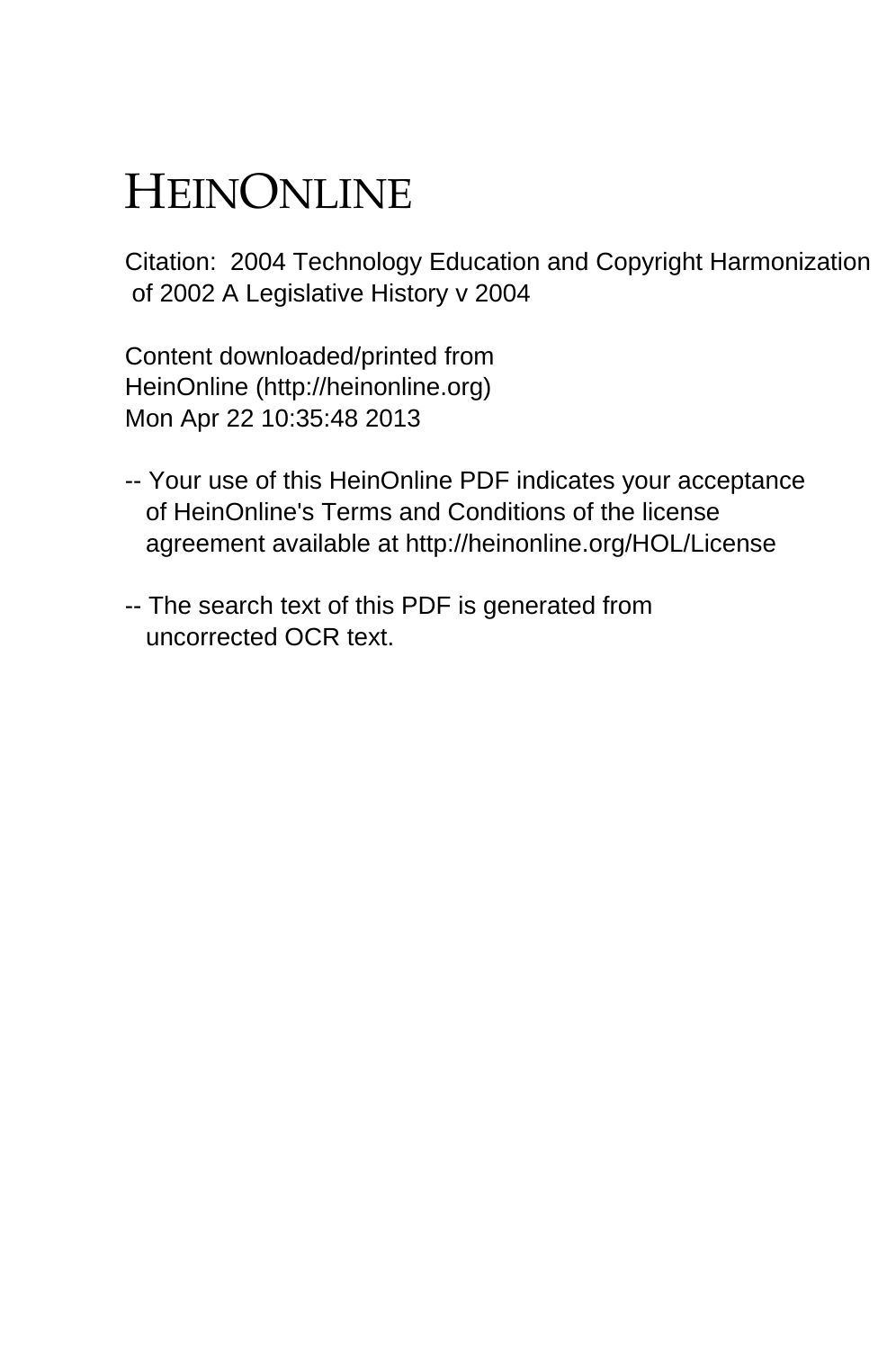## **INTRODUCTION**

The Technology, Education, and Copyright Harmonization (TEACH) Act is intended to make it easier to use copyrighted works in distance education. Unlike the former law, which limited transmissions to classroom settings, the new enactment permits educators to send content to students anywhere. Accordingly, it revises Section 110(2) of the Copyright Act by extending the exemption from infringement liability for instructional broadcasting to include digital distance learning or distance education.

Under the new law, educators do not have to seek permission of copyright holders to use materials, and will not have to pay any royalties. The Act permits, under specified conditions, the performance and display of reasonable and limited portions of any copyrighted work in amounts comparable to what is typically displayed during live classroom sessions. It also allows the display and performance of all types of materials, and explicitly includes performances of non-dramatic literary and musical works. However, the materials must be presented as an integral part of a course of instruction and not for entertainment purposes. In addition, any copyrighted materials utilized in distance education must **be** transmitted over secure lines. These transmissions also must be limited to enrolled students, and technical controls must be utilized to limit the dissemination of the work.

Commercially-prepared educational materials are protected by excluding from the exemption any works that are produced or marketed primarily for performance or display as part of mediated instructional activities transmitted via digital networks, or performances. Also excluded are displays that are given by means of a copy or phonorecord that was not lawfully made and acquired and where the transmitting government body or accredited nonprofit educational institution knew or had reasons to believe that the copy was not lawfully made and acquired.

The number of copies of copyrighted works must be limited. In addition, the Act does not broadly authorize the conversion of print or other analog versions of works into digital formats, allowing the digitizing of analog works only under specified circumstances. It does exempt